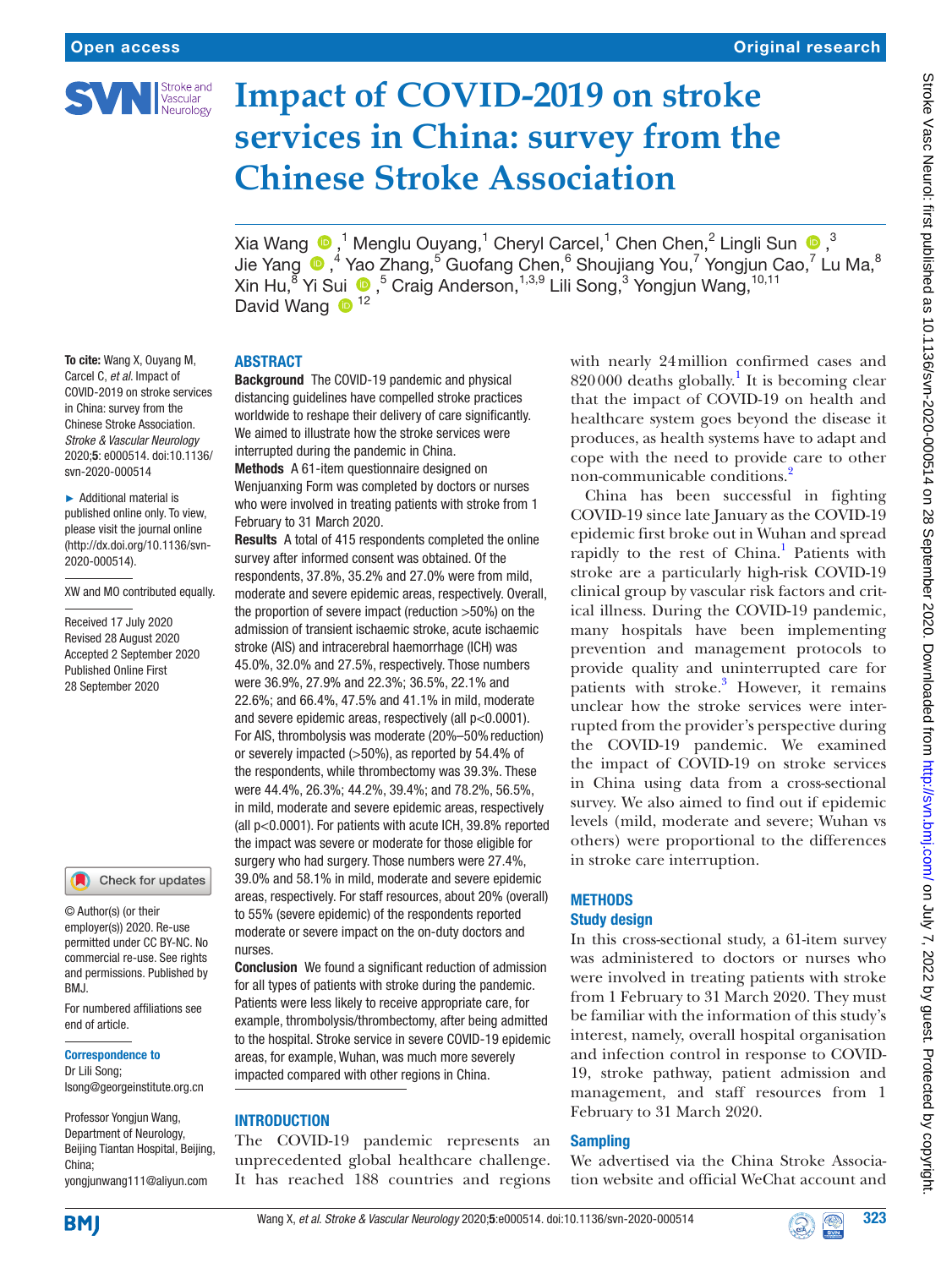#### Open access

 $\overline{A}$ 

Chinese Stroke Centre Alliance platform. To achieve the representativeness in terms of epidemic level, we proactively approached healthcare providers in some provinces to encourage the participation: severe epidemic areas: Hubei (confirmed cases of 68129 to 10 May 2020) and Guangdong (1589); moderate epidemic areas: Jiangsu (653) and Sichuan (561); and mild epidemic areas: Shanxi (198) and Liaoning (146). We also proactively approached neurosurgeons to encourage participation as patients with acute spontaneous intracerebral haemorrhage (ICH) are managed under the Department of Neurosurgery in some hospitals to ensure the study covers all the stroke subtypes.

A clinical research associate at the George Institute for Global Health has made contact with Intensive Care Bundle with Blood Pressure Reduction in Acute Cerebral haemorrhage Trial (INTERACT3, NCT03209258) recruitment sites. Site principal investigators (PIs) who were senior directors of departments were invited to complete

Hospital preparedness in response to COVID-19

the questionnaire as they have a better command of the overall situation within the department.

### Dataset description and questionnaire design

The questionnaire consisted of 61 questions with 41 made mandatory. There were four sections: general information, overall hospital organisation and infection control in response to COVID-19, patients with stroke admission and management during COVID-19 and staff resourcing. The first general information section contained five questions that covered hospital location, care level of a hospital and the information on the department. The second section on infection control was to understand how personal protective equipment (PPE) was implemented to protect staff.<sup>4</sup> The third section on patient admission and management contained questions on major facets of the stroke care pathway<sup>5</sup> such as early appropriate cerebral imaging (<1hour) and rapid thrombolysis and referral for thrombectomy. The last section on staff resourcing was to



<span id="page-1-0"></span>Figure 1 Overall hospital organisation in response to COVID-19. PPE, personal protective equipment.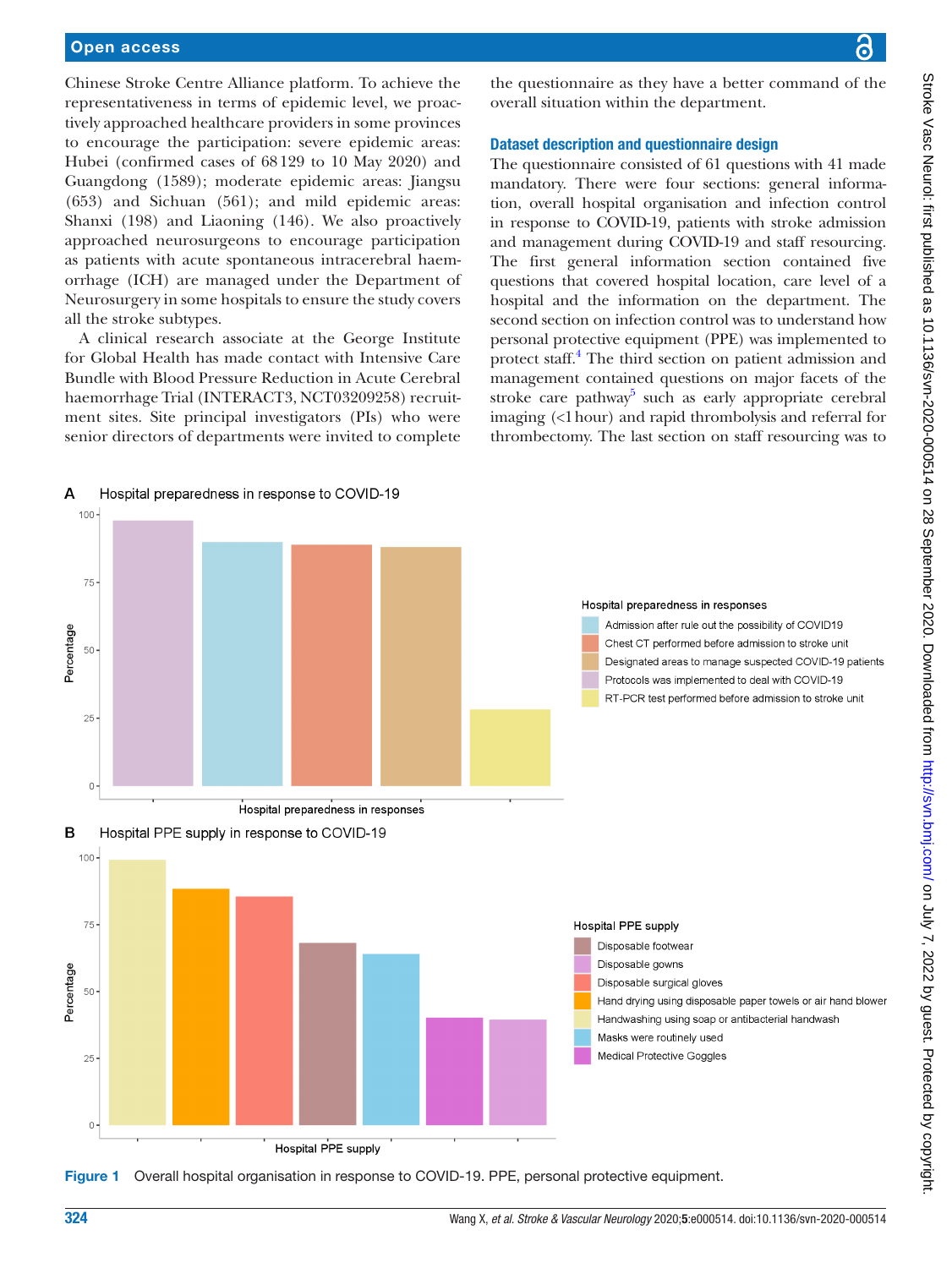



<span id="page-2-0"></span>Figure 2 Impact of COVID-19 on treatment delay. AIS, acute ischaemic stroke; DNT, door-to-needle time; DPT, door to puncture; ED emergency department.

understand how the stroke unit staff was redeployed due to COVID-19 and if their actual working hours were reduced. All information was collected on a virtual platform, the Wenjuanxing online system.

Authors XW and MO independently conducted comprehensive literature reviews to identify pertinent questions that assessed the impact of COVID-19 and agreed on a final list of items included in the survey questions, which were then pretested and finalised. This step was to ensure the validity and reliability of the questionnaire. We also invited seven neurologists and neurosurgeons to test the questionnaire to ensure the feasibility. No personal information (eg, names, birthday and email) was collected.

#### Data analysis

ခြ

Data were downloaded from Wenjuanxing Forms into Microsoft Excel and subsequently coded and transferred into the SAS V.9.4. Descriptive statistics were calculated in the form of frequencies, and comparison was made using  $\chi^2$  or Fisher exact test where appropriate.

#### **RESULTS**

# General characteristics of the respondents

A total of 415 respondents completed the online survey after informed consent was obtained. Of the respondents,

27.0%, 35.2% and 37.8% were from severe, moderate and mild epidemic areas, respectively. Over 80% were from tertiary teaching hospitals in the urban areas, while one-half were from COVID-19-designated hospitals. About 74.5% and 18.6% were from the departments of neurology and neurosurgery, respectively ([online supple](https://dx.doi.org/10.1136/svn-2020-000514)[mental table 1](https://dx.doi.org/10.1136/svn-2020-000514)). We collected 85 questionnaires from INTERACT3 recruitment sites.

## Overall hospital organisation and infection control in response to COVID-19 pandemic

Nearly all of the hospitals have implemented their own protocols to deal with the crisis from February to March 2020. About half of the stroke units had single bedrooms and three-quarters had two to four bedrooms. About 88% had designated areas to manage patients with fever, and 99.3% had handwashing using soap or liquid sanitiser in their hospitals. Only 64% reported mask supply was enough, and the proportion of accessing sufficient disposable surgical gloves, footwear, gowns and goggles was 85.5%, 68.2%, 39.5% and 40.2%, respectively. About 88.9% and 28.2% reported that chest CT and nucleic acid testing for COVID-19 were performed before admission to the stroke unit, respectively ([online supplemental](https://dx.doi.org/10.1136/svn-2020-000514)  [table 1](https://dx.doi.org/10.1136/svn-2020-000514) and [figure](#page-1-0) 1).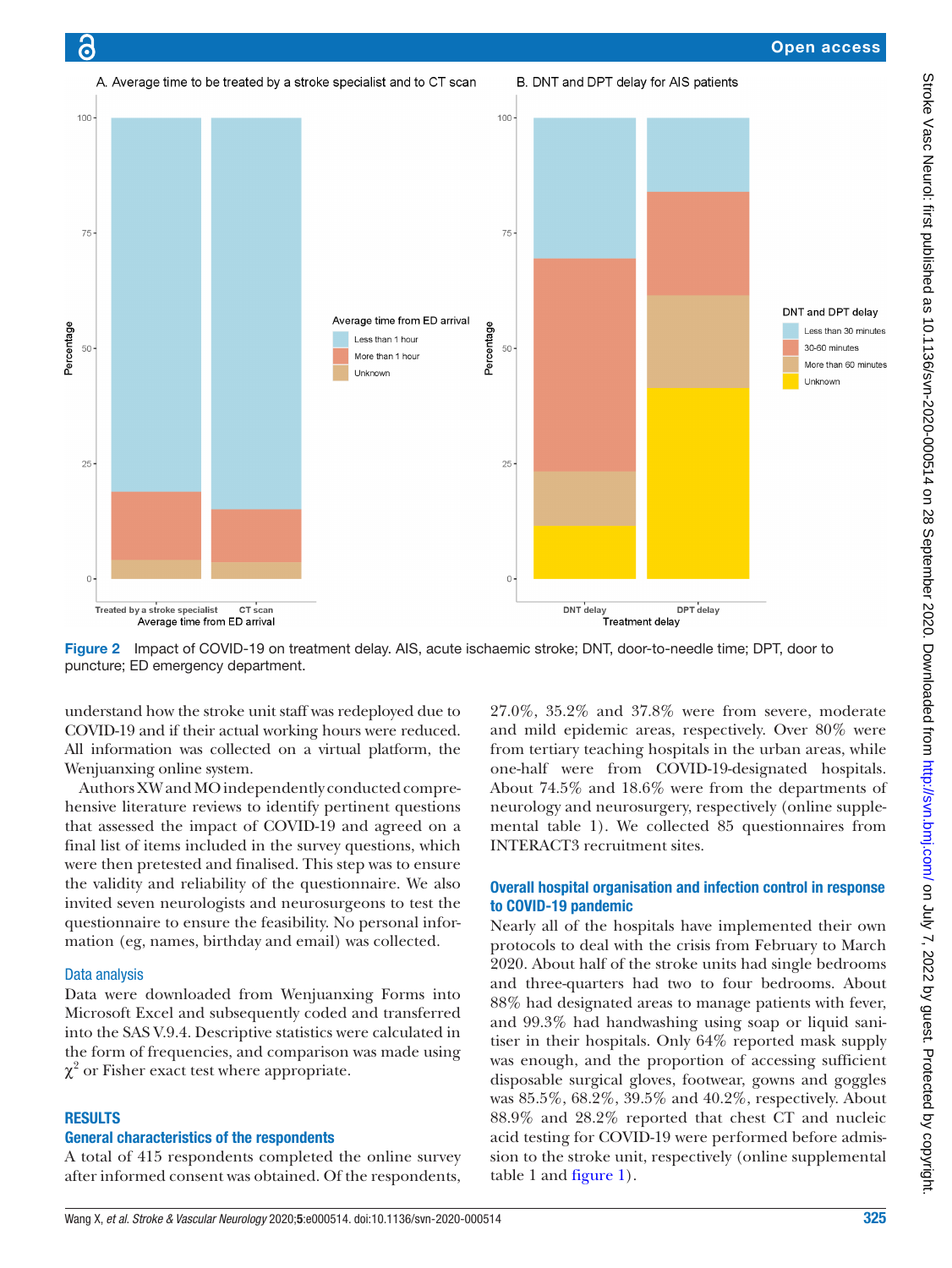# Open access

#### Admission of patients with stroke

About one-third of the respondents reported that the number of suspected patients with stroke who presented to the emergency department (ED) by ambulance was severely impacted (defined as reduction more than 50%) from February to March 2020, compared with the same period last year. Although 50% of the respondents reported treatment delay in ED, 80% of them still reported that early appropriate cerebral imaging and assessment by stroke specialists could be accessed within 1hour on ED arrival ([figure](#page-2-0) 2).

[Online supplemental figure 1](https://dx.doi.org/10.1136/svn-2020-000514) shows the extent of reduced admission of patients with stroke by stroke subtypes from February to March 2020, compared with the same period last year. The proportion of very severe (almost no patients) or severe impact (reduction  $>50\%$ ) on transient ischaemic attack (TIA), acute ischaemic stroke (AIS) and ICH was 45.0%, 32.0%, and 27.5%, respectively.

The proportion of very severe or severe impact on stroke (all subtypes) admission was significantly higher in COVID-19-designated hospitals compared with nondesignated hospitals ([online supplemental table 2\)](https://dx.doi.org/10.1136/svn-2020-000514), and in severe epidemic areas compared with mild or moderate areas [\(figure](#page-3-0) 3 and [online supplemental table 3](https://dx.doi.org/10.1136/svn-2020-000514)).

### Management of patients with stroke

For AIS, 54.4% of the respondents reported thrombolysis for AIS was moderate or severely impacted (defined as reduction  $20\% - 50\%$  and  $>50\%$ , respectively). The most common reasons were missing the therapeutic window on hospital arrival or too many tests for ruling out COVID-19. Of the respondents, 11.8% reported the delay in doorto-needle time of more than 1hour. Of the respondents, 39.3% reported thrombectomy was moderate or severely impacted with similar reasons for thrombolysis and 20.1% reported the delay in door-to-puncture time of more than 1hour. For acute ICH, 39.8% reported the impact was severe or moderate for those eligible for surgery who had surgery; 44.9% reported this was due to deployment of staff, so surgery could not be performed; 24.9% reported surgery room was not open. More than 60% of the





<span id="page-3-0"></span>Figure 3 Impact of COVID-19 on patient admission by stroke subtype and epidemic levels. AIS, acute ischaemic stroke; ICH, intracerebral haemorrhage; TIA, transient ischaemic attack.

ဥ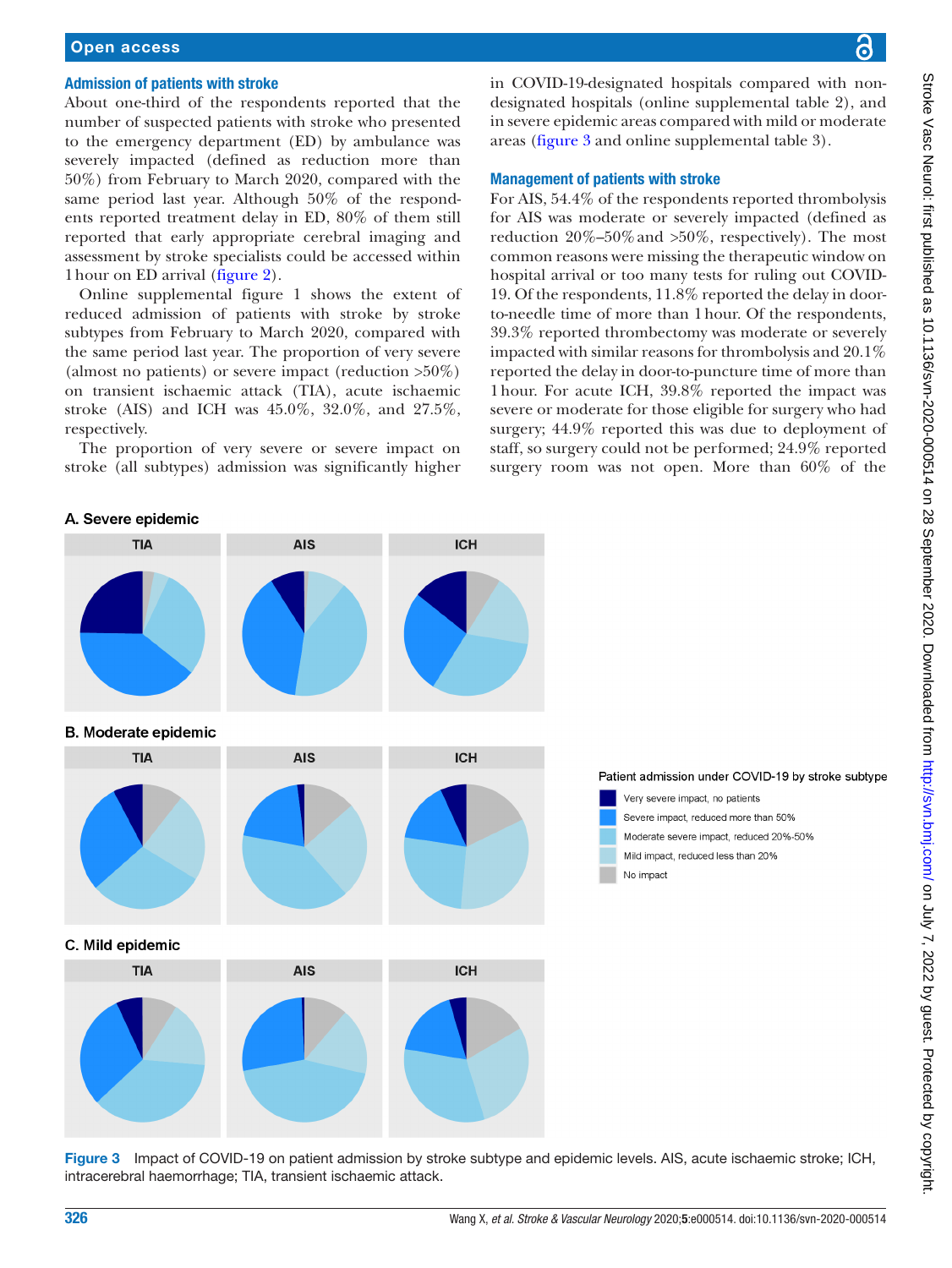



## **B. Moderate epidemic**



<span id="page-4-0"></span>Figure 4 Extent of acute treatments reduced during COVID-19 pandemic by epidemic levels. AIS, acute ischaemic stroke; ICH, intracerebral haemorrhage; TIA, transient ischaemic attack.

responders reported no increase in complications. About 1/3 reported the hospital stay was lengthened, and only a half reported that patients with stroke could be followed up as scheduled [\(online supplemental figure 2](https://dx.doi.org/10.1136/svn-2020-000514)).

Those acute management were more severely impacted in COVID-19-designated hospitals compared with nondesignated hospitals [\(online supplemental table 2](https://dx.doi.org/10.1136/svn-2020-000514)), and in the severely impacted provinces compared with mild or moderate areas ([figure](#page-4-0) 4 and [online supplemental table](https://dx.doi.org/10.1136/svn-2020-000514) [3\)](https://dx.doi.org/10.1136/svn-2020-000514).

# Staff resources

About 20% of the responders reported that on-duty doctors and nurses were moderately or severely impacted (reduction of more than 20%) from February to March 2020, compared with the same period last year. The most common reason was medical staff being reallocated to support the fever clinic and COVID-19 ward, or going to Hubei Province. Over 60% reported that the

multidisciplinary team was intact, including early rehabilitation, nutrition and mental health support ([online](https://dx.doi.org/10.1136/svn-2020-000514)  [supplemental figure 3](https://dx.doi.org/10.1136/svn-2020-000514)).

Similarly, the staff resourcing was also more likely to be impacted in COVID-19-designated hospitals compared with non-designated hospitals ([online supplemental table](https://dx.doi.org/10.1136/svn-2020-000514)  [2](https://dx.doi.org/10.1136/svn-2020-000514)), and in the severely impacted provinces compared with mild or moderate areas (figures [5 and 6](#page-5-0) and online [supplemental table 3\)](https://dx.doi.org/10.1136/svn-2020-000514).

# Sensitivity analysis in Wuhan

From February to March 2020, among 24 respondents from Wuhan, very severe (almost no patients) or severe impact (reduction >50%) on TIA, AIS and ICH of 94.7%, 84.2% and 83.3%, respectively, was reported. About 80% reported treatment delay in the ED. The proportion of early appropriate cerebral imaging (<1 hour) and assessment by stroke specialists (<1hour) was performed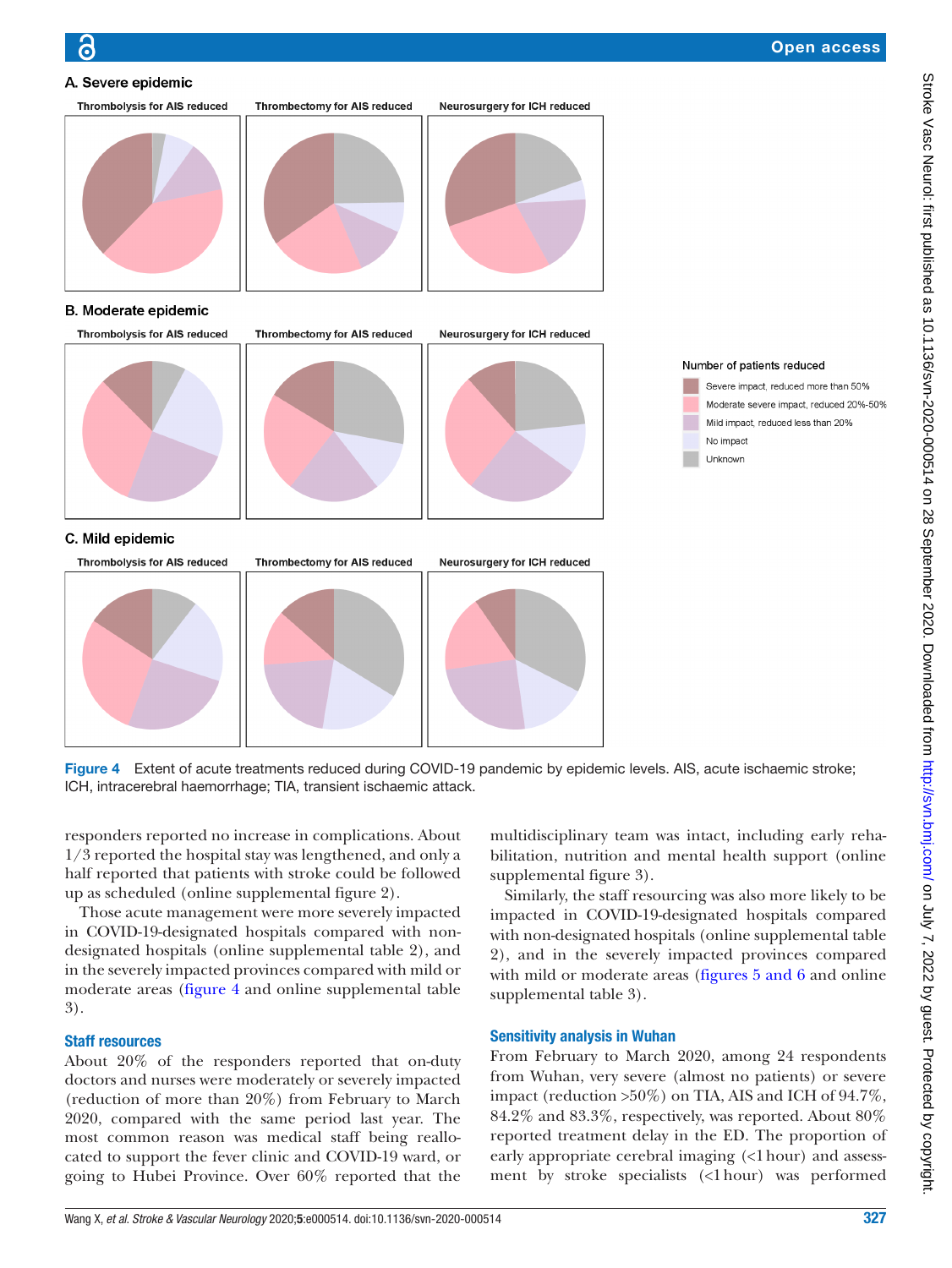

<span id="page-5-0"></span>Figure 5 Impact of COVID-19 on staff resourcing by epidemic levels.

in 52.6% and 36.8% of patients with AIS, respectively ([online supplemental table 2\)](https://dx.doi.org/10.1136/svn-2020-000514).

Open access

For AIS, 89.5% reported that thrombolysis was severely  $(50\%)$  or moderately  $(20\%-50\%)$  impacted; the most common reason was missing the therapeutic window on hospital arrival. About 73.7% reported that thrombectomy was severely or moderately impacted. The most common reasons were the deployment of staff, so surgery could not be performed, and the surgery room was not open. For acute ICH, 75% reported the impact was severe or moderate for those eligible for surgery who had surgery ([online supplemental figure 4](https://dx.doi.org/10.1136/svn-2020-000514)).

About 80% of the responders reported the number of on-duty doctors and nurses moderately or severely reduced from February to March 2020. Only 25% reported that a multidisciplinary team was still retained, including early rehabilitation, nutrition and mental health.

# Subgroup analysis to investigate the robustness of the data

A subgroup analysis was performed by if conducted in the INTERACT3 recruitment sites [\(online supplemental table](https://dx.doi.org/10.1136/svn-2020-000514) [1\)](https://dx.doi.org/10.1136/svn-2020-000514). This analysis did not show any statistical differences for the major facets: the number of admitted patients with AIS (p=0.454), the number of admitted patients

with acute ICH (p=0.129); thrombolysis rate reduction (p=0.752); and thrombectomy rate reduction (p=0.485).

# **DISCUSSION**

In this cross-sectional survey, we found (1) excellent hospital preparedness to deal with the COVID-19 pandemic crisis; (2) overall, the proportion of severe impact (reduction >50%) on the admission of TIA, AIS and ICH was 45.0%, 32.0% and 27.5%, respectively, and more patient admission reduction was seen in the more severely impacted areas; (3) for AIS, thrombolysis was moderately (20%–50% reduction) or severely impacted  $(50\%)$ , as reported by 54.4% of the respondents, while thrombectomy was 39.3%; for patients with acute ICH, 39.8% reported the impact was severe or moderate for those eligible for surgery who had surgery; similarly, less effective acute treatment was provided in the more severely impacted areas; and (4) for staff resources, about 20% (overall) of the respondents reported moderate or severe impact on the on-duty doctors and nurses, and more reductions were seen the more severely impacted areas.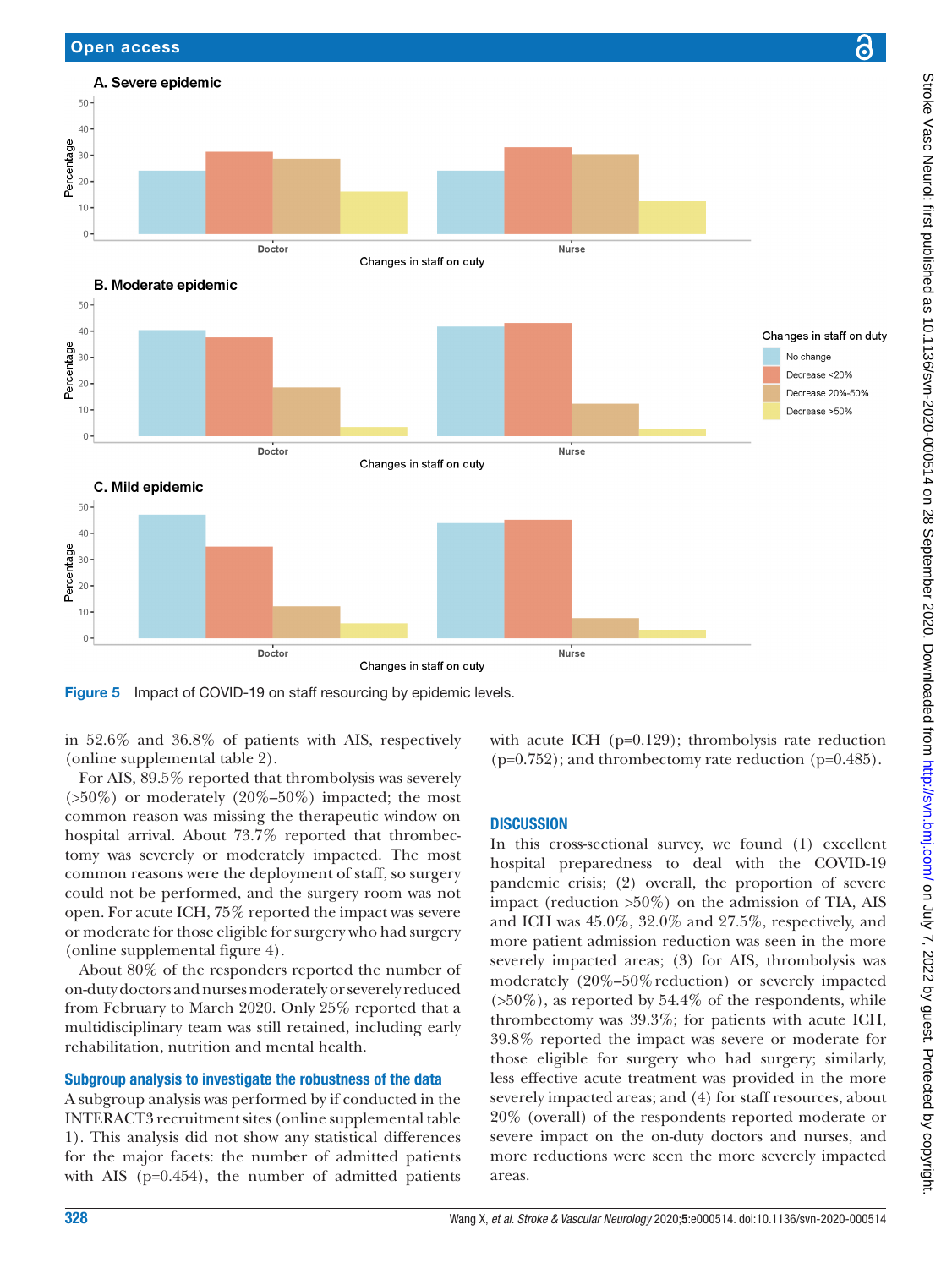

Figure 6 Impact of COVID-19 on working hours by epidemic levels.

Our findings are consistent with those from a big data analysis of  $280$  hospitals across China. $^6$  $^6$  In the prehospital setting, the admission of TIA has experienced the biggest drop, followed by AIS, and ICH had the smallest decline. For in-hospital care, the COVID-19 outbreak has impacted the capacity to provide stroke care, resulting in a significant reduction in services such as thrombolysis, thrombectomy and neurosurgical procedures for ICH. Notably, thrombolysis has experienced a higher drop compared with thrombectomy and neurosurgery. Further to findings from the big data analysis, $6$  we have provided information on how staff resources were reallocated and how PPE was implemented to protect staff during the pandemic. Our data have quantified the differences between different epidemic levels and COVID-19-designated hospitals versus non- designated hospitals, which present a reallife picture of how COVID-19 interrupted stroke services. Furthermore, we have provided data on acute ICH and neurosurgery, which have not been reported previously.

Our data suggest that stroke service was much more severely impacted in severe COVID-19-infected areas, for example, Wuhan compared with others. This is consistent with global findings that the impact of COVID-19

on neurological services and patients is profound.<sup>7</sup> The COVID-19 pandemic and physical distancing guidelines have compelled stroke practices worldwide to reshape their delivery of care significantly. Simultaneously, nonurgent surgical procedures and medical appointments have been cancelled to increase bed capacity and to care for patients with the infection, while many neurologists have had to leave their clinics to help other physicians on the frontlines. In Wuhan, the same as Italy, $\frac{8}{3}$  $\frac{8}{3}$  $\frac{8}{3}$  hospitals have been divided into COVID-19+ and COVID-free ones; many stroke units and neurointensive care units were reorganised or even closed, and many neurologists have been reallocated to the care of patient with COVID-19. These measures have had a significant impact on the organisation of the usual emergency networks for stroke. The reorganisation and centralised stroke care also resulted in a reduced number of stroke units and hospitals, which contributed to the reduced thrombolysis or thrombectomy for AIS and neurosurgery care for acute ICH. We also found that almost half of the respondents reported a severe impact of COVID-19 on seeking medical attention by patients with TIA, AIS and ICH. This might be explained by the fact that patients with TIA or